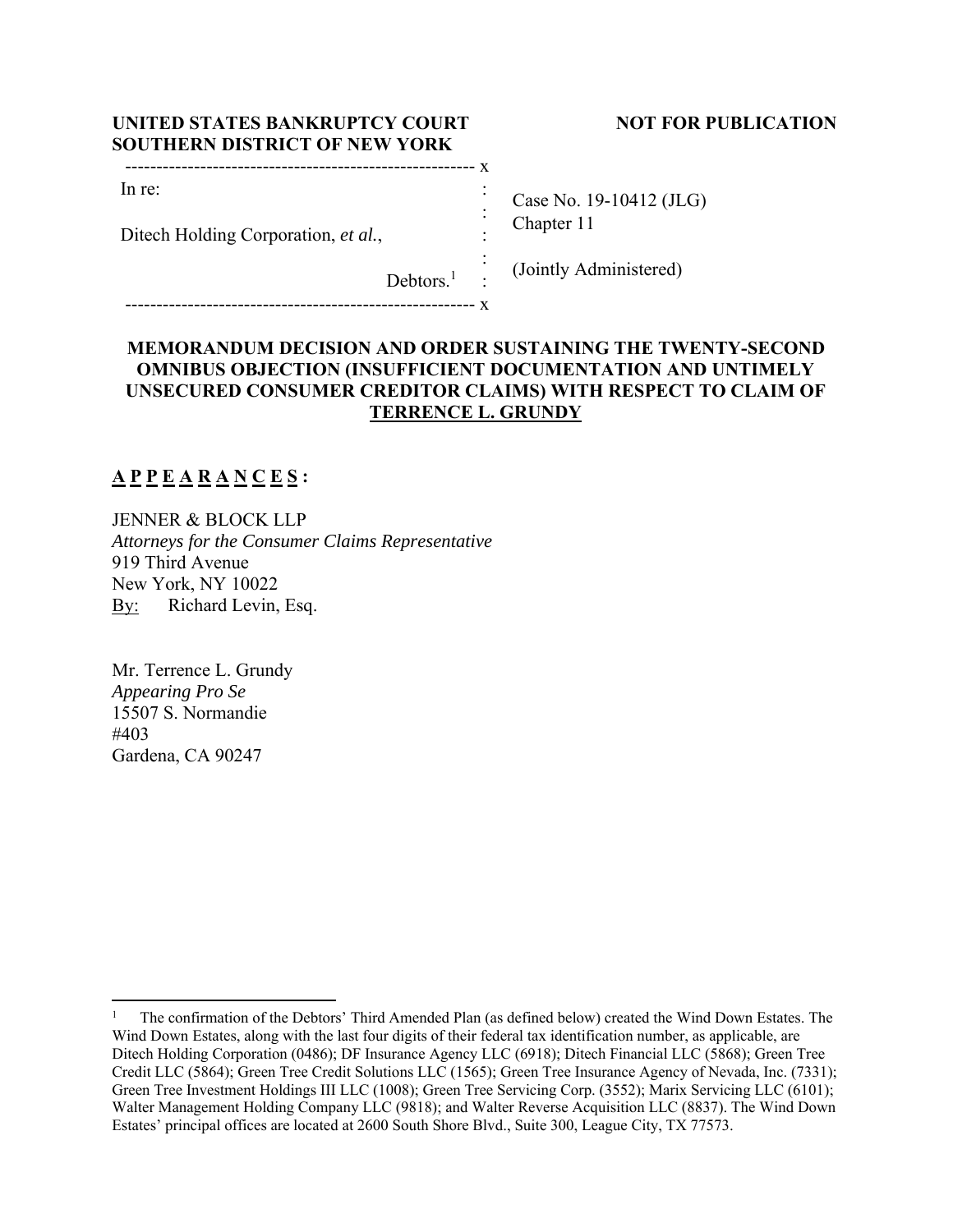### **HON. JAMES L. GARRITY, JR. U.S. BANKRUPTCY JUDGE**

### **Introduction2**

 Terrence L. Grundy (the "Claimant") filed Proof of Claim 24300 against Ditech Financial LLC f/k/a Green Tree Servicing LLC in these Chapter 11 Cases. The Claim recites that it is an unsecured claim for damages in the sum of \$10 million. In support of the Claim and in substance, the Claimant contends that the Debtors reported incorrect information to a company known as DataVerify and that the Debtors assessed improper fees to his account.

In the Twenty-Second Omnibus Claims Objection (the "Objection"),<sup>3</sup> the Consumer Claims Representative seeks to disallow and expunge the Claim. The Claimant, appearing pro se responded to the Objection (the "Response").<sup>4</sup> The Consumer Claims Representative submitted a reply to the Response (the "Reply").<sup>5</sup> The Consumer Claims Representative contends that the Claim fails to state a claim for relief against the Debtors. The Claimant disputes that position. Pursuant to the Claims Procedures Order,<sup>6</sup> the Court conducted a Sufficiency Hearing on the Claim. The Claimant and Consumer Claims Representative appeared at the hearing and were heard in support of their respective positions. The legal standard of review at a Sufficiency Hearing is equivalent to the standard applied to a motion to dismiss for failure to state a claim

<sup>2</sup> Capitalized terms used but not otherwise defined herein shall have the meanings ascribed to them in the Twenty-Second Omnibus Claims Objection and the Third Amended Plan, as applicable. References hereinafter to "ECF No. \_\_" are to documents filed in the electronic docket in these jointly administered cases under Case No. 19- 10412 (the "Chapter 11 Cases").

<sup>3</sup> *See* Consumer Claims Trustee's Twenty-Second Omnibus Objection to Proofs of Claims (Insufficient Documentation and Untimely Unsecured Consumer Creditor Claims) [ECF No. 2320].

<sup>4</sup> *See* Objection to Motion [ECF No. 2595].

<sup>5</sup> *See* Reply of Consumer Representative in Support of the Twenty-Second Omnibus Objection with Respect to the Claim of Terrence Grundy [ECF No. 3538].

<sup>6</sup> *See* Order Approving (I) Claim Objection Procedures and (II) Claim Hearing Procedures [ECF No. 1632] (the "Claims Procedures Order").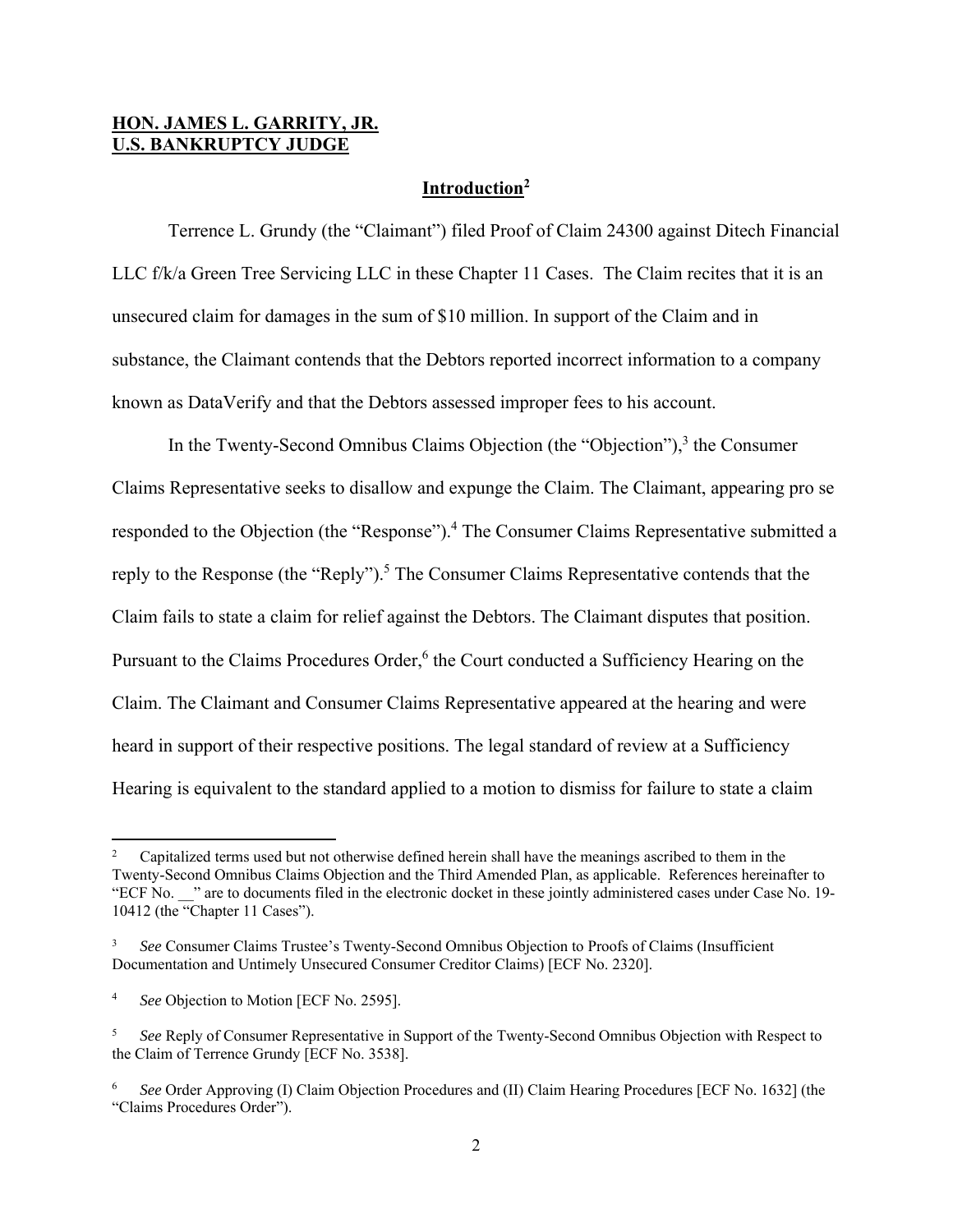upon which relief may be granted under Rule 12(b)(6) of the Federal Rules of Civil Procedure ("Rule  $12(b)(6)$ ").<sup>7</sup> *See* Claims Procedures Order  $\mathcal{B}(iv)(a)$ .

As explained below, the Court disallows and expunges the Claim as time-barred since Claimant filed it approximately four months after the Consumer Borrower Bar Date expired and has not demonstrated excusable neglect in failing to timely file the Claim. Moreover, and in any event, the Court finds that accepting all factual allegations asserted by the pro se Claimant in support of the Claim as true, drawing all reasonable inferences in the Claimant's favor, and interpreting the Claim and the Response to raise the strongest arguments that they suggest, the Claim fails to state a plausible claim against the Debtors. For those reasons, the Court sustains the Objection and disallows and expunges the Claim.

#### **Jurisdiction**

 The Court has jurisdiction to consider this matter pursuant to 28 U.S.C. §§ 157 and 1334 and the Amended Standing Order of Referral of Cases to Bankruptcy Judges of the United States District Court for the Southern District of New York, dated January 31, 2012 (Preska, C.J.). This is a core proceeding pursuant to 28 U.S.C. § 157(b).

#### **Background**

 On December 21, 2007, Claimant executed a note and deed of trust (the "Mortgage Loan") in favor of Bank of America, N.A. ("BoA"). Reply ¶ 1. The Mortgage Loan was secured by real property located at 500 North Willowbrook Avenue S-1, Compton, CA 90220 (the "Property"). *Id.* As of December 1, 2011, BoA transferred servicing of the Mortgage Loan to Green Tree Servicing, LLC ("Green Tree"). In August of 2015, Green Tree merged with DT Holdings LLC and Ditech Mortgage Corp. and was renamed Ditech Financial LLC ("Ditech").

<sup>7</sup> Rule 12(b)(6) is incorporated herein by Rule 7012 of the Federal Rules of Bankruptcy Procedure (the "Bankruptcy Rules").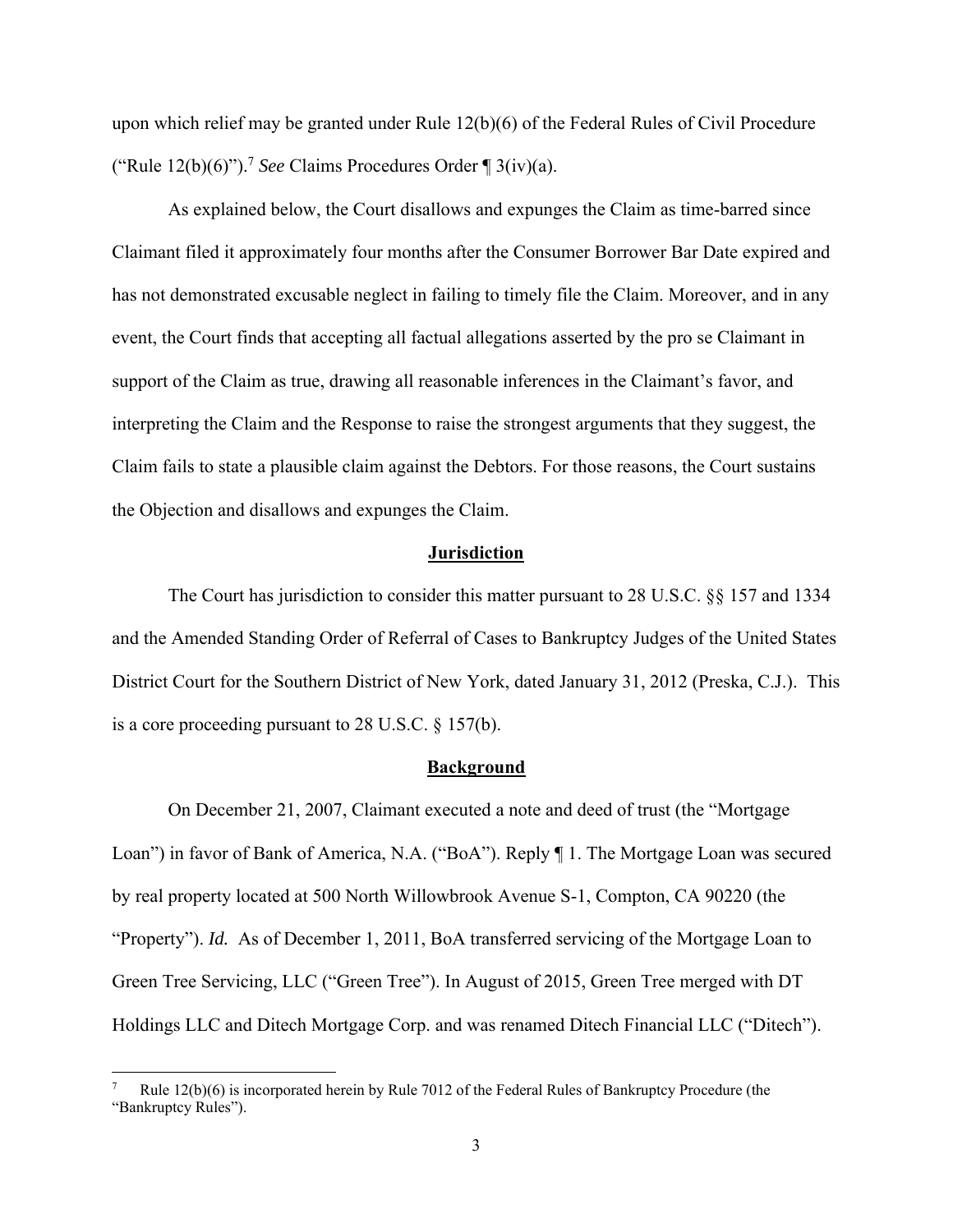*Id.* Effective November 1, 2019, Ditech transferred the servicing of the Mortgage Loan to Shellpoint Mortgage Servicing. *Id.* 

### **The Chapter 11 Cases**

 On February 11, 2019 (the "Petition Date"), Ditech Holding Corporation (f/k/a Walter Investment Management Corp.) and certain of its affiliates ("Debtors") filed petitions for relief under chapter 11 of title 11 of the United States Code (the "Bankruptcy Code") in this Court. The Debtors remained in possession of their business and assets as debtors and debtors in possession pursuant to sections 1107(a) and 1108 of the Bankruptcy Code. On February 22, 2019, the Court entered an order fixing April 1, 2019 at 5:00 p.m. (prevailing Eastern Time) as the deadline for each person or entity, not including governmental units (as defined in section 101(27) of the Bankruptcy Code) to file a proof of claim in the Debtors' Chapter 11 Cases (the "General Bar Date").<sup>8</sup> Thereafter, the Court extended the General Bar Date for consumer borrowers, twice, and ultimately to June 3, 2019 at 5:00 p.m. (prevailing Eastern Time) (the "Consumer Borrower Bar Date").<sup>9</sup>

On September 26, 2019, the Debtors confirmed their Third Amended Plan,  $^{10}$  and on September 30, 2019, that plan became effective.<sup>11</sup> The Consumer Claims Representative is a fiduciary appointed under the Third Amended Plan who is responsible for the reconciliation and

<sup>8</sup> *See* Order Establishing Deadline for Filing Proofs of Claim and Approving the Form and Manner of Notice Thereof [ECF No. 90].

<sup>9</sup> *See* Order Further Extending General Bar Date for Filing Proofs of Claim for Consumer Borrowers *Nunc Pro Tunc* [ECF No. 496].

See Third Amended Joint Chapter 11 Plan of Ditech Holding Corporation and its Affiliated Debtors [ECF No. 1326] (the "Third Amended Plan"); Order Confirming Third Amended Joint Chapter 11 Plan of Ditech Holding Corporation and its Affiliated Debtors [ECF No. 1404].

<sup>&</sup>lt;sup>11</sup> Notice of (I) Entry of Order Confirming Third Amended Joint Chapter 11 Plan of Ditech Holding Corporation and its Affiliated Debtors, (II) Occurrence of Effective Date, and (III) Final Deadline for Filing Administrative Expense Claims [ECF No. 1449].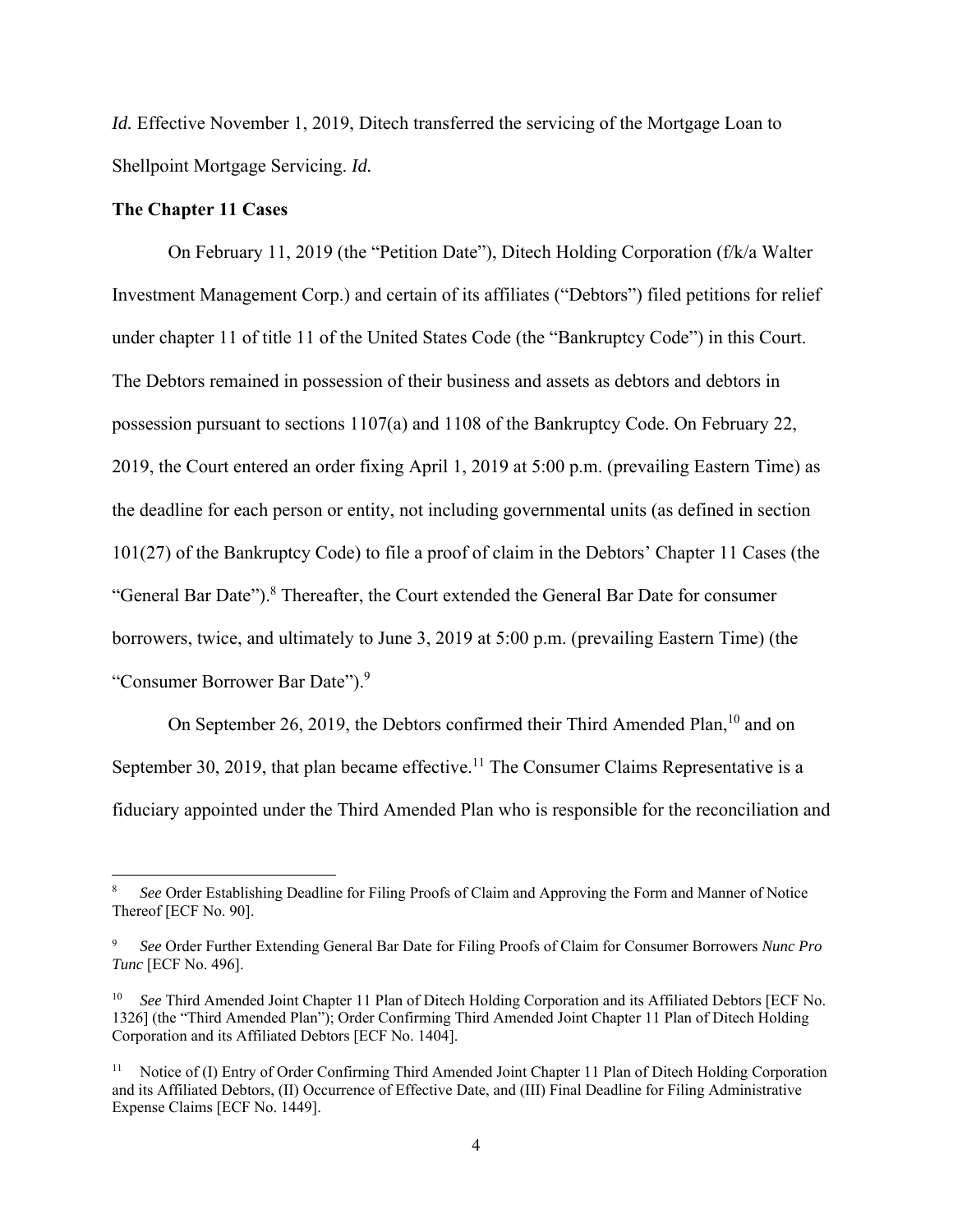resolution of Consumer Creditor Claims and distribution of funds to holders of Allowed Consumer Creditor Claims in accordance with the Third Amended Plan. *Id.,* Art. I, ¶ 1.41. Under the plan, the Consumer Claims Representative has the exclusive authority to object to all Consumer Creditor Claims. *See id.*, Art. VII, § 7.1.

### **The Proof of Claim**

 On October 7, 2019, approximately four months after the Consumer Bar Date expired, the Claimant, acting pro se, filed the Claim. The Claimant alleges that he holds a \$10 million unsecured "Consumer Claim[]" against Ditech. *See* Claim at 2.12 He did not include further explanation of the Claim or documents in support of the Claim.

 In his Response, the Claimant cites two grounds in support of the Claim. First, he contends that Ditech injured him when it submitted an inaccurate credit report to DataVerify and failed to cause DataVerify to correct the inaccurate report. Claimant explains that in August 2018, he contracted to purchase investment property in Indiana, and that he was seeking financing to underwrite the purchase. He asserts that at some point in the process, the mortgage underwriter discovered that Ditech reported to DataVerify that in 2016, a foreclosure proceeding had been commenced against the Property. Response at 4. Claimant maintains (and apparently, there is no dispute) that the DataVerify report is incorrect, that the Property was not, and had not been the subject of a foreclosure action, and that Ditech was informed of the mistake, acknowledged it, and failed to correct it. *Id.* at 1. He asserts that as a result of Ditech's failure to correct the inaccurate information posted on DataVerify, the deal for the investment property was cancelled and he lost his \$5,800 down payment on the investment property. *Id.* In the Response, Claimant provides copies of correspondence that he had with Ditech and his realtor in

<sup>12</sup> References herein to pages of the Claim and Responses are cited to the particular PDF page of the document.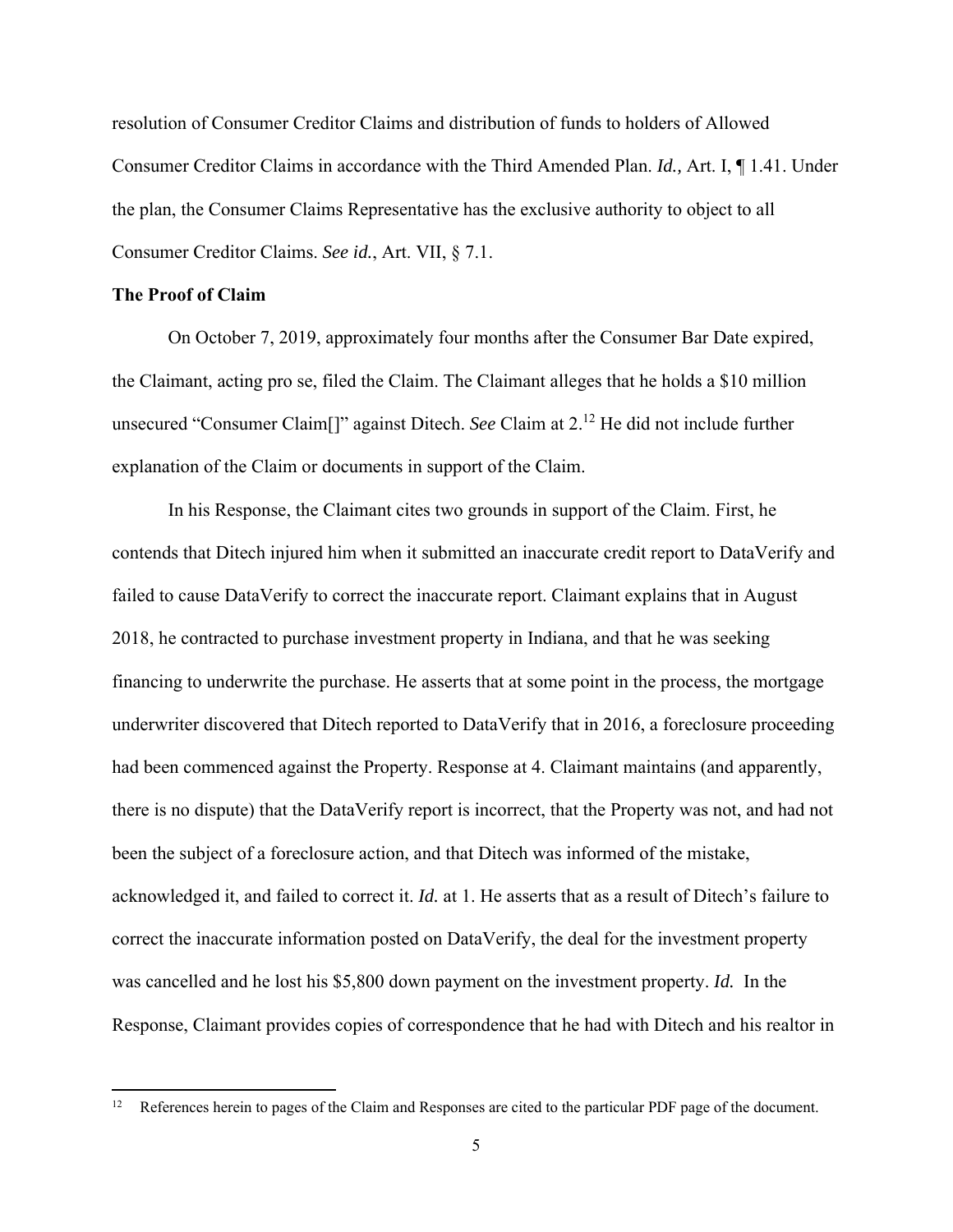Indiana. *See id.* at 2-8. Second, the Claimant complains that Ditech charged him late fees of \$49.63 when his Mortgage Loan payments were not, in fact, late and that Ditech "harassed and threatened [him] with phone calls all day and night long regarding these wrong overdue charges." *Id.* at 6. In support of these allegations, the Claimant has attached a text version of a billing statement dated July 16, 2019, which shows a total amount due of \$4,916.47. *Id.* at 8. The statement provides that this amount was determined by adding "Total New Fees and Charges" of \$49.63 to his regular payment of principal, interest, escrow – which subtotaled \$1,443.22. *Id.* Also, on the same billing statement is an amount of \$3,423.63 which is designated the "Past Due Amount." *Id.* 

### **Claims Procedures Order**

 On November 19, 2019, the Court entered the Claims Procedures Order. Under that order, the Consumer Claims Representative is authorized to file Omnibus Objections seeking reduction, reclassification, or disallowance of Claims on the grounds set forth in Bankruptcy Rule 3007(d) and additional grounds set forth in the Claims Procedures Order. *See* Claims Procedures Order  $\P$  2(i)(a)-(h). A properly filed and served response to an Objection gives rise to a "Contested Claim" that will be resolved at a Claim Hearing. *Id.* ¶ 3(iv). The Consumer Claims Representative has the option of scheduling the Claim Hearing as either a "Merits Hearing" or a "Sufficiency Hearing." *Id.* ¶ 3(iv)(a),(b). A "Merits Hearing" is an evidentiary hearing on the merits of a Contested Claim. A "Sufficiency Hearing" is a non-evidentiary hearing to address whether the Contested Claim states a claim for relief against the Debtors. The legal standard of review that will be applied by the Court at a Sufficiency Hearing is equivalent to the standard applied by the Court upon a motion to dismiss for failure to state a claim upon which relief can be granted. *Id.* ¶ 3(iv)(a).

6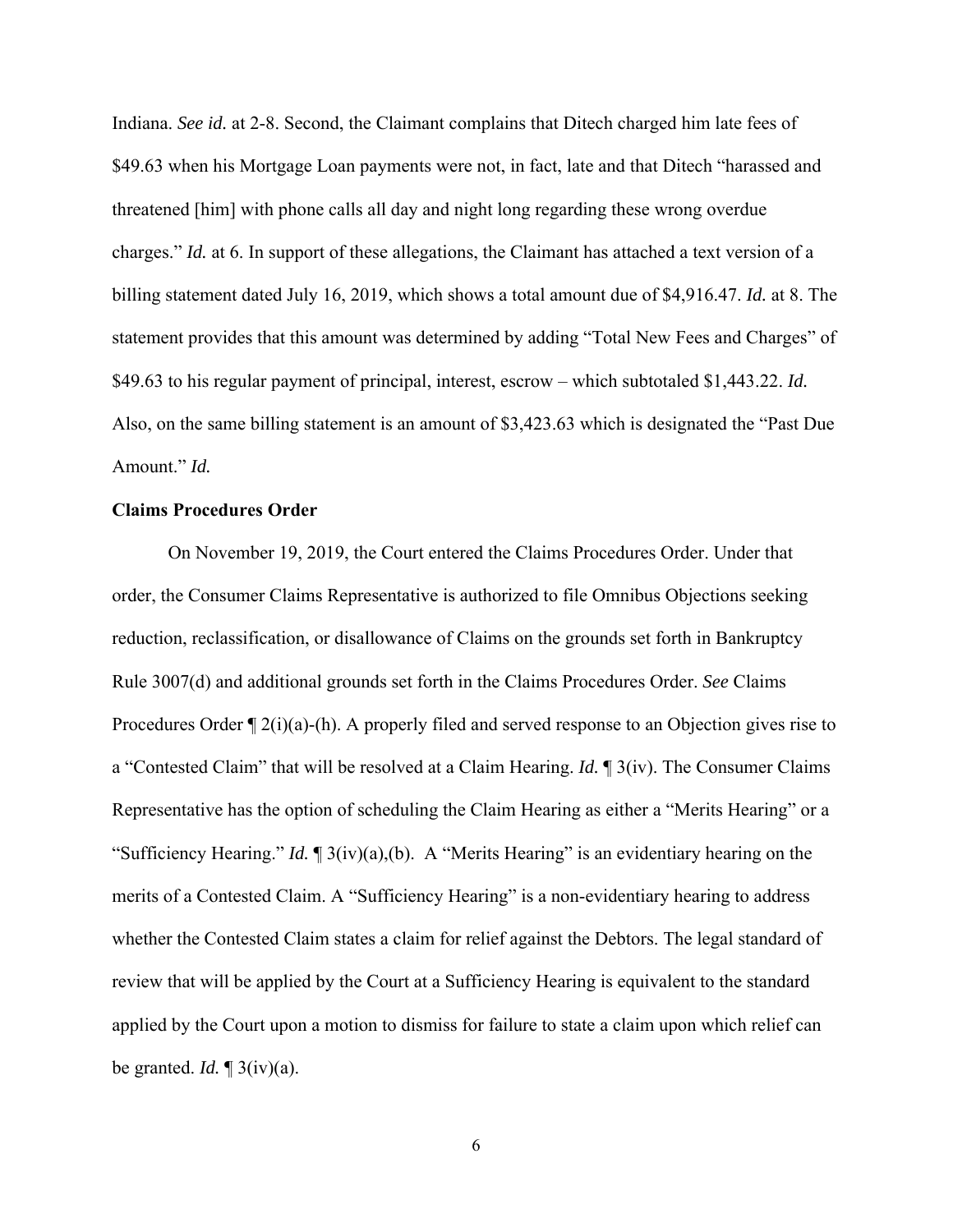### **The Objection**

 In the Objection, the Consumer Claims Representative contends that the Court should disallow and expunge the Claim because it was not timely filed, and because it fails to state a cognizable claim against Ditech. *See* Objection ¶ 10; Reply ¶¶ 13-25. The Court considers those matters below.

### **Applicable Legal Standards**

 Under section 502(a) of the Bankruptcy Code, "a claim ... proof of which is filed under section 501 of this title, is deemed allowed, unless a party in interest ... objects." 11 U.S.C. § 502(a). The filing of a proof of claim constitutes "prima facie evidence of the validity and amount of a claim." Fed. R. Bank. P. 3001(f). If an objection refuting at least one of the claim's essential allegations is asserted, the claimant has the burden to demonstrate the validity of the claim. *See, e.g., Rozier v. Rescap Borrower Claims Tr. (In re Residential Capital, LLC)*, 15 Civ. 3248(KPF), 2016 WL 796860, at \*9 (S.D.N.Y. Feb. 22, 2016); *Hasson v. Motors Liquidation Co. (In re Motors Liquidation Co.)*, No. 09-50026, 2012 WL 1886755, at \*3 (S.D.N.Y. May 12, 2012); *In re Oneida Ltd.*, 400 B.R. 384, 389 (Bankr. S.D.N.Y. 2009), *aff'd sub nom. Peter J. Solomon Co., L.P. v. Oneida, Ltd.*, No. 09-cv-2229, 2010 WL 234827 (S.D.N.Y. Jan. 22, 2010). Section 502(b) sets forth the grounds for disallowing a properly filed proof of claim. *See* 11 U.S.C. § 502(b); *see also Travelers Cas. and Sur. Co. of Am. v. Pacific Gas and Elec. Co.,* 549 U.S. 443, 449 (2007) ("But even where a party in interest objects [to a claim], the court 'shall allow' the claim 'except to the extent that' the claim implicates any of the nine exceptions enumerated in  $\S$  502(b)").

 In filing the Objection to the Claim, the Consumer Claims Representative initiated a contested matter. *See* Fed. R. Bankr. P. 3007 advisory committee's note ("[t]he contested matter initiated by an objection to a claim is governed by Rule 9014. . ."). *See also In re Tender Loving*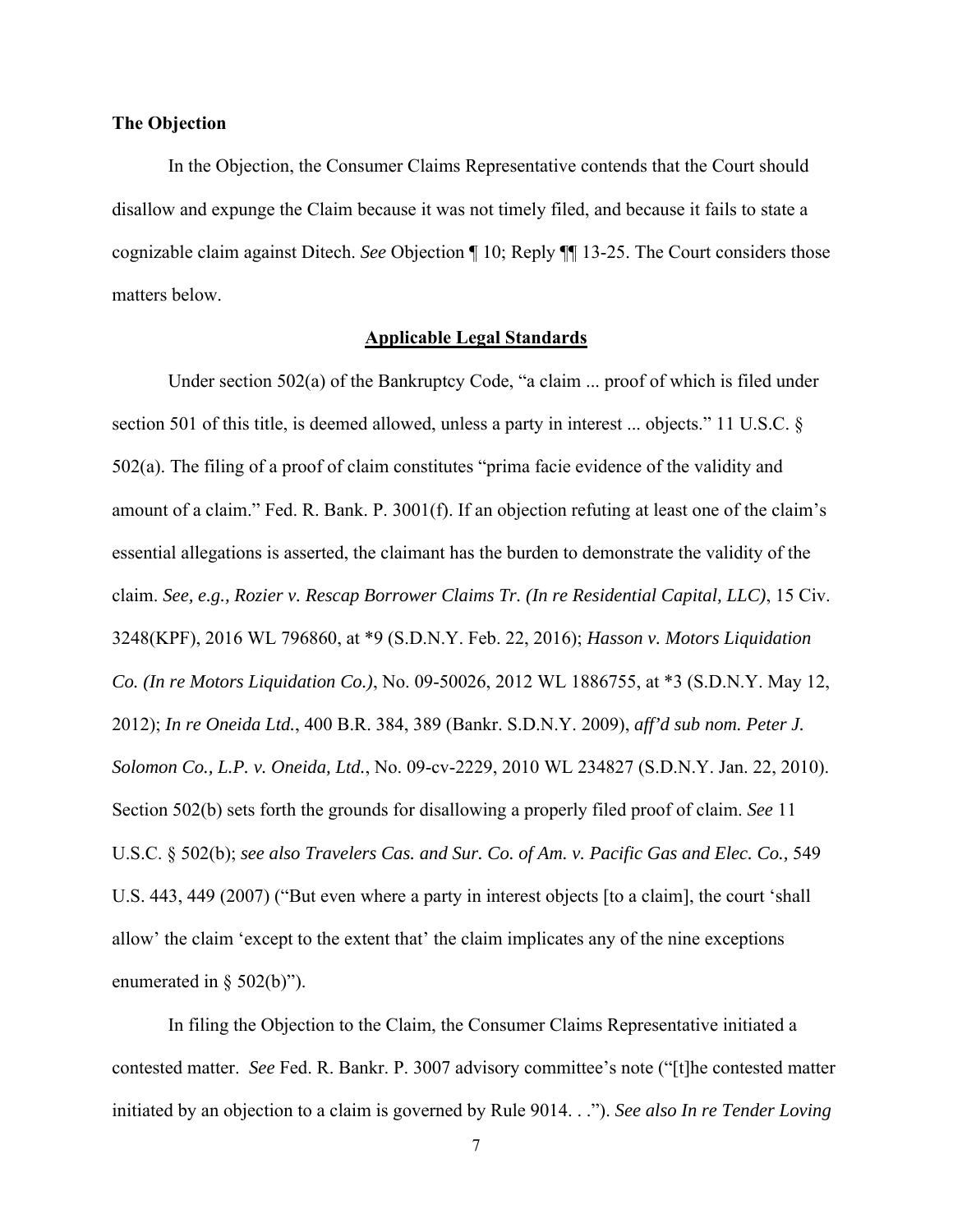*Care Health Servs., Inc.*, 562 F.3d 158, 162 (2d Cir. 2009) (stating that "when a debtor files an objection to a claim, the objection has initiated a contested matter"). Bankruptcy Rule 9014 governs contested matters. The rule does not explicitly provide for the application of Bankruptcy Rule 7012. However, Bankruptcy Rule 9014 provides that a bankruptcy court "may at any stage in a particular matter direct that one or more of the other Rules in Part VII shall apply." Fed. R. Bankr. P. 9014. The Court did so here. Under the Claims Procedures Order, the legal standard of review the Court applies at a Sufficiency Hearing is equivalent to the standard applied by the Court under Rule 12(b)(6) on a motion to dismiss for failure to state a claim upon which relief could be granted. *See* Claims Procedure Order ¶ 3(iv)(a). *See also In re 20/20 Sport, Inc.*, 200 B.R. 972, 978 (Bankr. S.D.N.Y. 1996) ("In bankruptcy cases, courts have traditionally analogized a creditor's claim to a civil complaint [and] a trustee's objection to an answer. . . ").

 In applying Rule 12(b)(6) to the Claim, the Court assesses the sufficiency of the facts alleged in support of the Claim in light of the pleading requirements under Rule 8(a) of the Federal Rules of Civil Procedure.<sup>13</sup> Rule 8(a)(2) states that a claim for relief must contain "a short and plain statement of the claim showing that the pleader is entitled to relief[.]" Fed. R. Civ. P. 8(a)(2). To meet that standard, the Claim "must contain sufficient factual matter, accepted as true, to state a claim to relief that is plausible on its face." *Ashcroft v. Iqbal,* 556 U.S. 662, 678 (2009) ("*Iqbal*") (citations omitted); *accord Bell Atlantic Corp. v. Twombly,* 550 U.S. 544, 570 (2007) ("*Twombly*"). "A claim has facial plausibility when the plaintiff pleads factual content that allows the court to draw the reasonable inference that the defendant is liable for the misconduct alleged." *Iqbal*, 556 U.S. at 678; *accord Twombly*, 550 U.S. at 570. To satisfy Rule 12(b)(6), the "pleadings must create the possibility of a right to relief that is more than

Rule 8 is incorporated herein pursuant to Bankruptcy Rule 7008.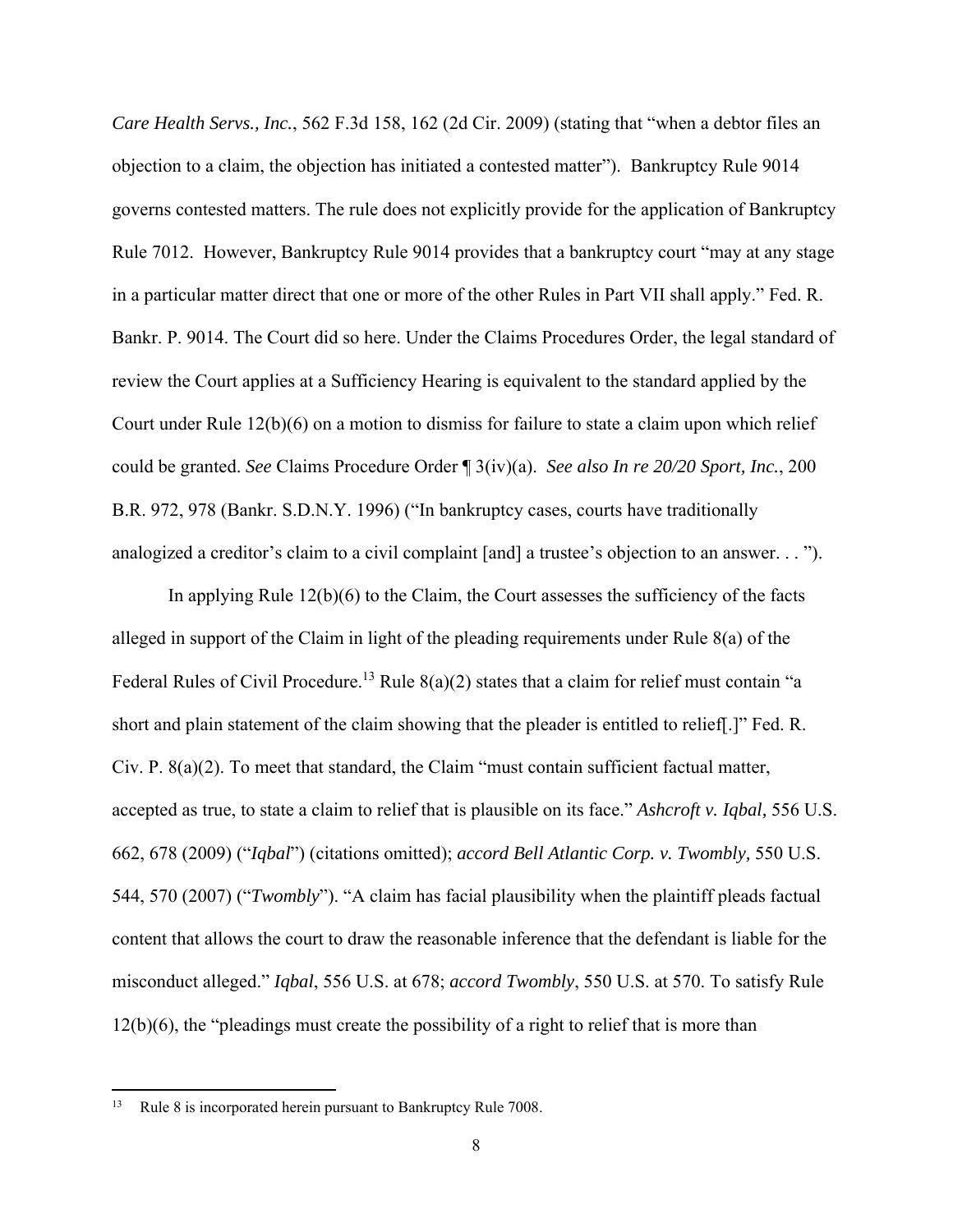speculative." *Spool v. World Child Int'l Adoption Agency*, 520 F.3d 178, 183 (2d Cir. 2008) (citation omitted). In considering whether that standard is met for a particular claim, the court must assume the truth of all material facts alleged in support of the claim and draw all reasonable inferences in the claimant's favor. *See ATSI Commc'ns, Inc. v. Shaar Fund, Ltd.*, 493 F.3d 87, 98 (2d Cir. 2007). However, the court "need not accord 'legal conclusions, deductions or opinions that are couched as factual allegations . . . a presumption of truthfulness.'" *Hunt v. Enzo Biochem, Inc.*, 530 F.Supp.2d 580, 591 (S.D.N.Y. 2008) (quoting *In re NYSE Specialists Sec. Litig.*, 503 F.3d 89, 95 (2d Cir. 2007)). In short, "[i]n ruling on a motion pursuant to Fed. R. Civ. P. 12(b)(6), the duty of a court is merely to assess the legal feasibility of the complaint, not to assay the weight of the evidence which might be offered in support thereof." *DiFolco v. MSNBC Cable L.L.C.*, 622 F.3d 104, 113 (2d Cir. 2010) (citation and internal quotation marks omitted). Where, as here, the Claimant is proceeding pro se, the Court will liberally construe the Claim, although the Claim must nonetheless be supported by specific and detailed factual allegations that provide a fair understanding for the basis of the claim and the legal grounds for recovery against a debtor. *Kimber v. GMAC Mortgage, LLC (In re Residential Capital, LLC)*, 489 B.R. 489, 494 (Bankr. S.D.N.Y. 2013) (citing *Iwachiw v. New York City Bd. of Elections*, 126 Fed. Appx. 27, 29 (2d Cir. 2005)).

#### **Discussion**

#### Whether the Claim is Time Barred

 As noted, pursuant to Bankruptcy Rule 3002, the Debtors fixed the Consumer Borrower Bar Date as June 3, 2019. The Claimant filed the Claim on October 7, 2019. Accordingly, it is not timely filed. The Consumer Claims Representative argues that the Court should expunge the Claim on that basis alone. Claimant does not deny that he filed the Claim after the bar date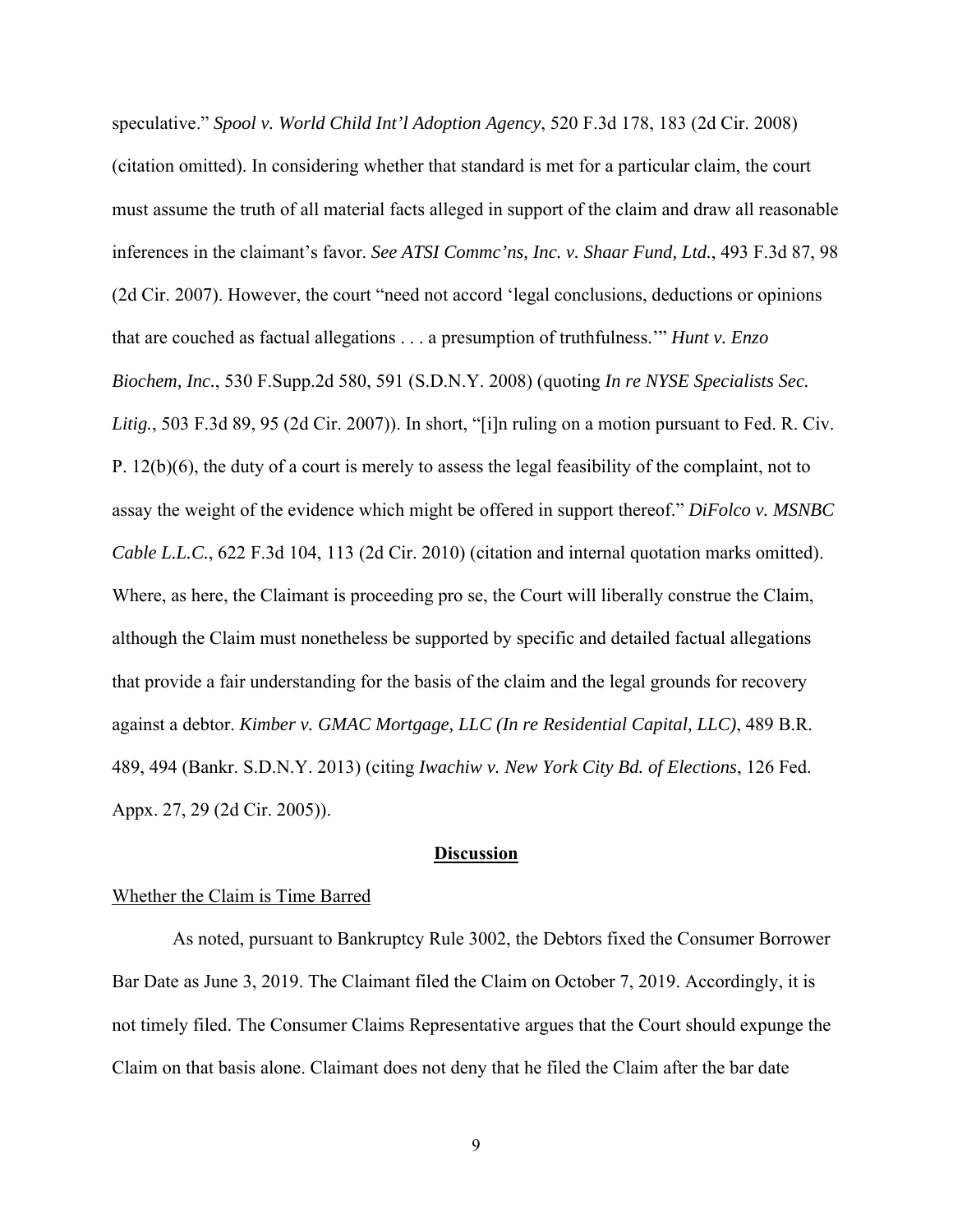expired. However, he argues that the bar date is not binding on him because he did not receive actual notice of it. *See* Response at 1.

 Bar dates are "critically important to the administration of a successful chapter 11 case." *In re Musicland Holding Corp.,* 356 B.R. 603, 607 (Bankr.S.D.N.Y.2006). They are not designed merely as a "a procedural gauntlet" but rather serve "as an integral part of the reorganization process" and the efficient administration of bankruptcy cases. *In re Hooker Invest., Inc.,* 937 F.2d 833, 840 (2d Cir.1991). Rule 9006(b)(1) governs the permissibility of filing a late claim in a chapter 11 case. *See Pioneer Inv. Servc. Co. v. Brunswick Associated Ltd. P'ship,* 507 U.S. 380, 389 (1993) ("The 'excusable neglect' standard of Rule 9006(b)(1) governs late filings of proofs of claim in Chapter 11 cases but not in Chapter 7 cases."); *see also Midland Cogeneration Venture Ltd. P'ship v. Enron Corp. (In re Enron Corp.),* 419 F.3d 115, 121 (2d Cir. 2005) ("Rule 9006 governs the admission of proofs of claim filed after a court-ordered bar date.") (citing *Pioneer*, 507 U.S. at 382). Under that rule, the court has discretion to extend the bar date to late filed claims "where the failure to act was the result of excusable neglect." Fed. R. Bankr. P. 9006(b)(1). In *Pioneer,* the Supreme Court construed the phrase "excusable neglect" as it is used in Bankruptcy Rule 9006(b)(1) and concerned the filing of late claims. It found that the determination is an equitable one that takes account of all of the surrounding circumstances:

These include. . . the danger of prejudice to the debtor, the length of the delay and its potential impact on judicial proceedings, the reason for the delay, including whether it was within the reasonable control of the movant, and whether the movant acted in good faith.

*Pioneer*, 507 U.S. at 395. The burden of proof rests with the party asserting excusable neglect. *In re Enron Corp*, 419 F.3d at 121.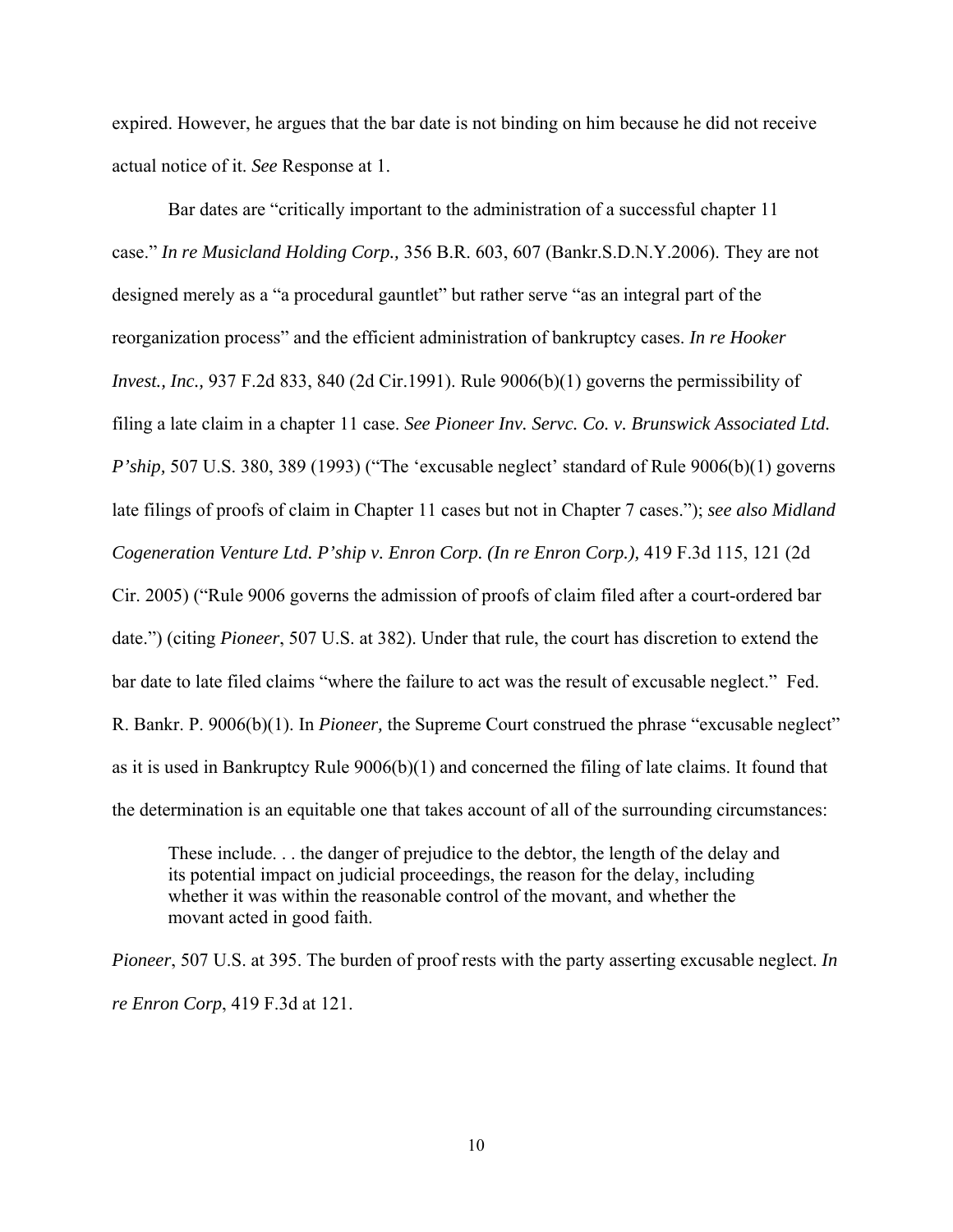Creditors are entitled to receive notice of the bar date. The nature of the notice depends on whether the creditor is known or unknown. A known creditor is one whose identity is either known or "reasonably ascertainable by the debtor." *Tulsa Prof'l Collection Serv., Inc. v. Pope,* 485 U.S. 478, 490 (1988). An unknown creditor is one whose "interests are either conjectural or future or, although they could be discovered upon investigation, do not in due course of business come to knowledge [of the debtor]." *Mullane v. Central Hanover Bank & Trust Co.,* 339 U.S. 306, 317 (1950). Before considering application of the *Pioneer* standards to the Objection, the Court considers whether the Ditech provided Claimant with adequate notice of the Consumer Borrower Bar Date.

 Ditech bears the burden of demonstrating that the Claimant received adequate notice of the bar date. *In re Massa*, 187 F.3d 292, 296 (2d Cir. 1999). Known creditors are entitled to actual notice of the bar date, and unknown creditors are generally entitled to notice by publication. *See DePippo v. Kmart Corp.*, 335 B.R. 290, 295–96 (S.D.N.Y. 2005) ("While actual notice is required if the creditor is a 'known' creditor, constructive notice is sufficient where a creditor is 'unknown.'"); *In re BGI, Inc.*, 476 B.R. 812, 820 (Bankr. S.D.N.Y. 2013) ("For unknown creditors, constructive notice, such as notice by publication, will suffice.") As of the Petition Date, there was no pending action between Claimant and Ditech and Claimant was not scheduled as a creditor on Ditech's schedules. *See* Schedules of Assets and Liabilities [ECF No. 300]. *See* Reply ¶ 23. Claimant was an unknown creditor of Ditech and was entitled to receive constructive notice of the Consumer Borrower Bar Date. *See In re Chemtura Corp.*, No. 09- 11233 (JLG), 2016 WL 11651714, at \*12 (Bankr. S.D.N.Y. Nov. 23, 2016) (holding that a "'known' creditor is one whose identity is either known or 'reasonably ascertainable by the debtor . . . a creditor's identity is 'reasonably ascertainable' if that creditor can be identified through 'reasonably diligent efforts . . . Reasonably diligent efforts does not require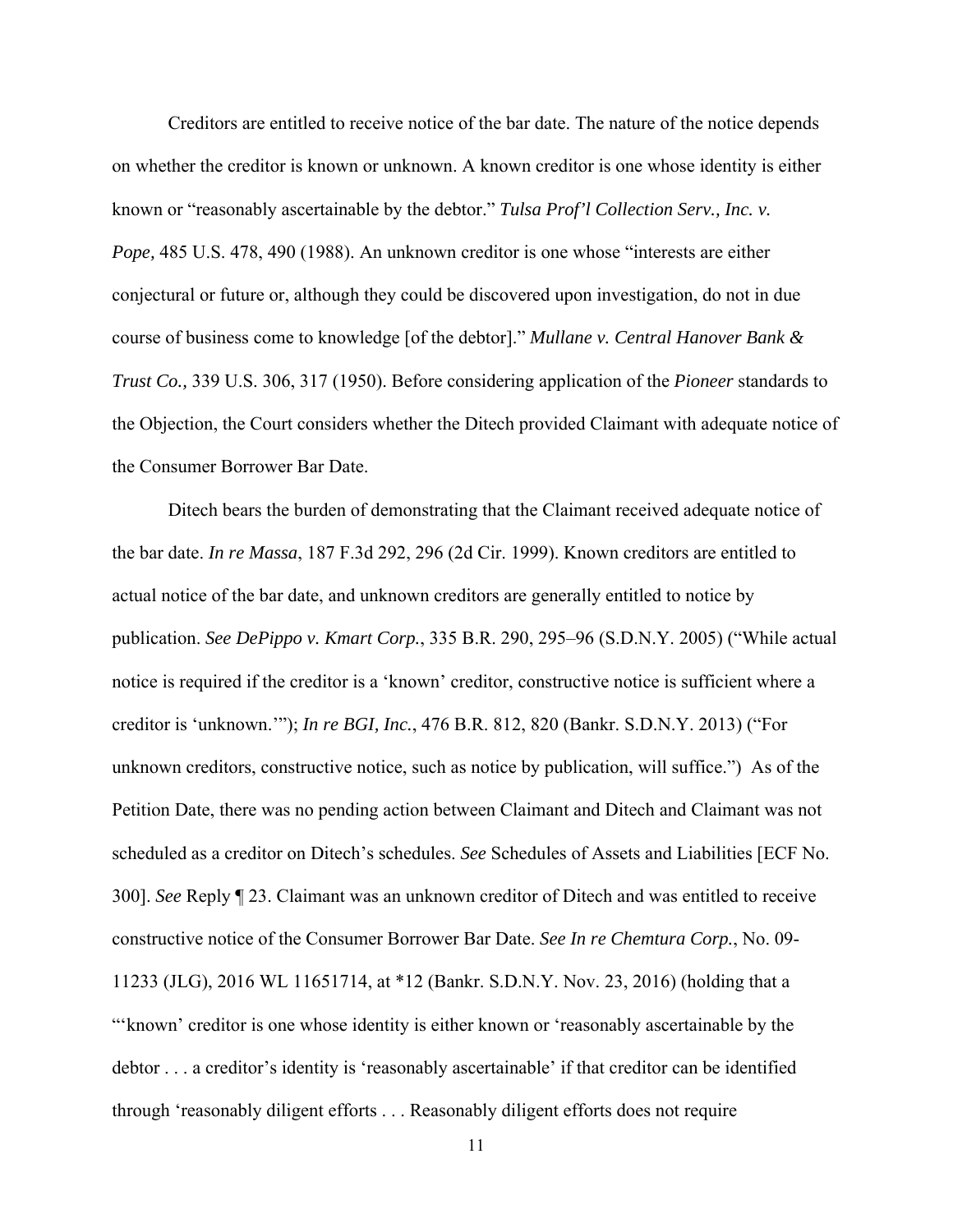impracticable and extended searches . . . [a] debtor need only focus the search on its own books and records") (internal citations and quotations omitted); *In re Drexel Burnham Lambert Grp. Inc.*, 151 B.R. 678, 680-81 (Bankr. S.D.N.Y.), *aff'd*, 157 B.R. 532 (S.D.N.Y. 1993) (noting that "[f]or obvious reasons, debtors need not provide actual notice to unknown creditors. It is widely held that unknown creditors are entitled to no more than constructive notice (i.e., notice by publication) of the bar date").

 Pursuant to the Court's order, Ditech published Notice of the Consumer Borrower Bar Date as well as the procedures for filing claims herein in national editions of the *New York Times* and *USA Today*. 14 The Court found that such publication "shall be deemed good, adequate and sufficient publication notice of the Bar Dates and the Procedures for filing proofs of claim in these Chapter 11 Cases."<sup>15</sup> That notice satisfies due process requirements for unknown creditors like the Claimant. *See In re Motors Liquidation Co.*, 576 B.R. 761, 778 (Bankr. S.D.N.Y. 2017), *aff'd*, 599 B.R. 706 (S.D.N.Y. 2019) (unknown creditor was provided with constructive notice of the claims bar date through publication in global, national, and local newspapers); *In re XO Commc'n, Inc.*, 301 B.R. 782, 795 (Bankr. S.D.N.Y. 2003) (finding that "Teligent was an 'unknown' creditor at the time the Debtor filed its Schedules and, therefore, Teligent's due process rights were satisfied with publication notice in *The Wall Street Journal.*"); *In re Best Prod. Co., Inc.,* 140 B.R. 353, 358 (Bankr. S.D.N.Y. 1992) (holding that "publication of the Bar Date notice was reasonably calculated to apprise unknown creditors of the necessity to file proofs of claim before the October 31 deadline. . .").

See Order Establishing Deadline for Filing Proofs of Claim and Approving the Form and Manner of Notice Thereof [ECF No. 90]; Affidavit of Publication (of Bar Date) [ECF No. 3387].

<sup>&</sup>lt;sup>15</sup> Order Establishing Deadline for Filing Proofs of Claim and Approving the Form and Manner of Notice Thereof [ECF No. 90] ¶ 12.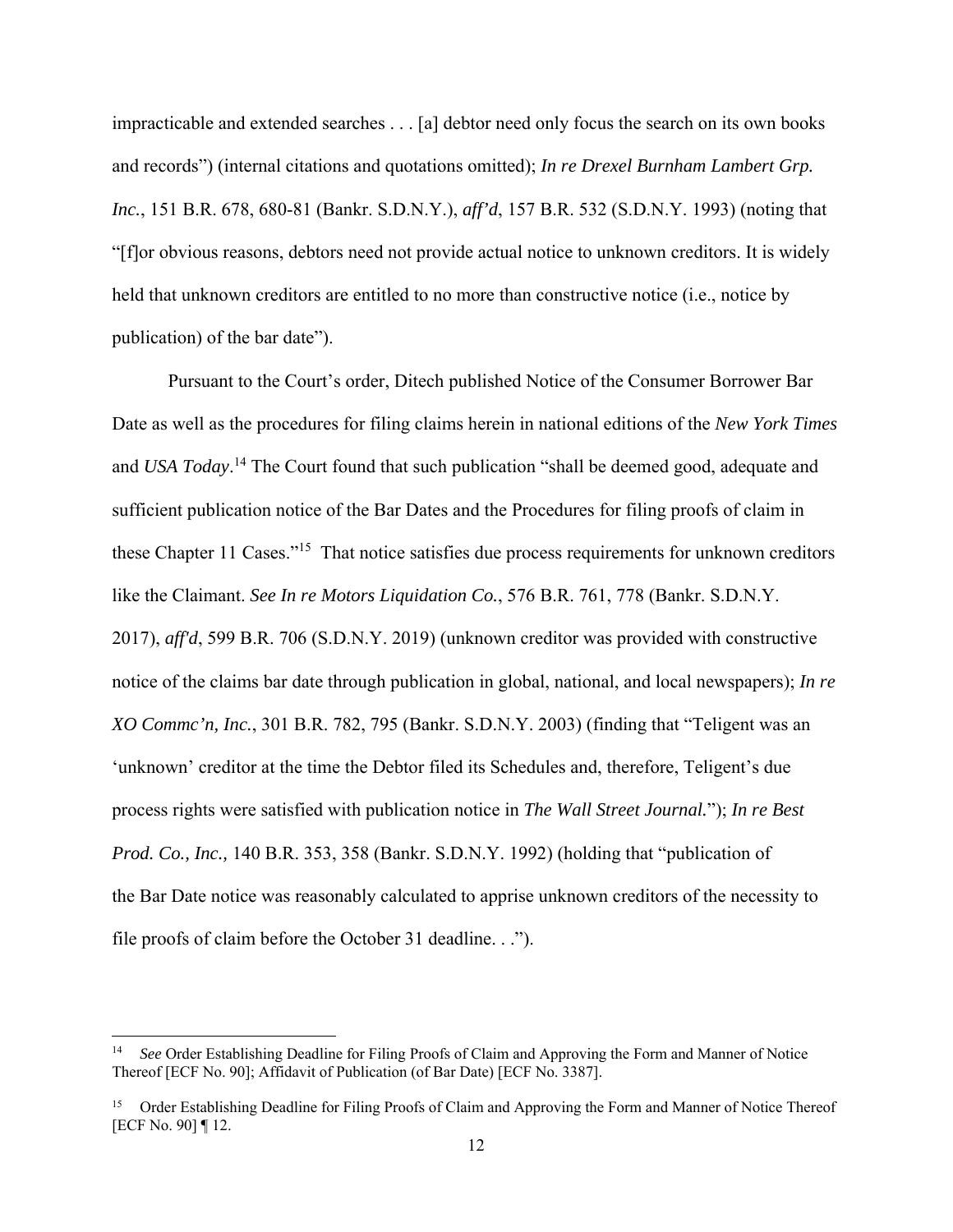The Claimant bears the burden of demonstrating his excusable neglect in failing to timely file the Claim. *In re Enron Corp.,* 419 F.3d at 121 ("The burden of proving excusable neglect lies with the late-claimant.") (quoting *Jones v. Chemetron Corp*., 212 F.3d 199, 205 (3d Cir. 2000)). Courts look to the factors set forth in *Pioneer* to determine whether excusable neglect is pled. They do not assign equal weigh to each factor. Typically, "the length of the delay, the danger of prejudice, and the movant's good faith 'usually weigh in favor of the party seeking the extension.'" *Id.* at 122 (quoting *Silivanch v. Celebrity Cruises, Inc.*, 333 F.3d 355, 366 (2d Cir. 2003), *cert. denied*, 540 U.S. 1105 (2004)). The reason for the delay may be the most important factor. "While prejudice, length of delay, and good faith might have more relevance in a close[d] case, the reason-for-delay factor will always be critical to the inquiry." *Silivanch*, 333 F.3d at 366 n.7 (quoting *Graphic Commc'ns Int'l Union v. Quebecor Printing Providence, Inc.,* 270 F.3d 1, 5–6 (1st Cir. 2001) (alterations in original)). Here, the nearly four month delay in filing the \$10 million Claim is both significant and prejudicial to the Debtors and Consumer Claims Representative. Claimant has made no effort to explain why he did not timely file the Claim or to address any of the *Pioneer* factors. He has failed to demonstrate excusable neglect in the untimely filing of the Claim. Accordingly, the Court disallows and expunges the late-filed Claim. *See In re DDi Corp.*, 304 B.R. 626, 630 (Bankr. S.D.N.Y. 2004) (granting debtor's motion to expunge the class Claim as untimely late); *In re Alexander's Inc.,* 176 B.R. 715, 723 (Bankr. S.D.N.Y. 1995) (granting debtor's motion to expunge a claim filed one year after the bar date and holding that the delay in filing did not result from "excusable neglect."); *In re New York Seven-Up Bottling Co., Inc.,* 153 B.R. 21, 24 (Bankr. S.D.N.Y. 1993) (granting debtor's motion to expunge the claims of Great Waters and Poland Spring as untimely).

13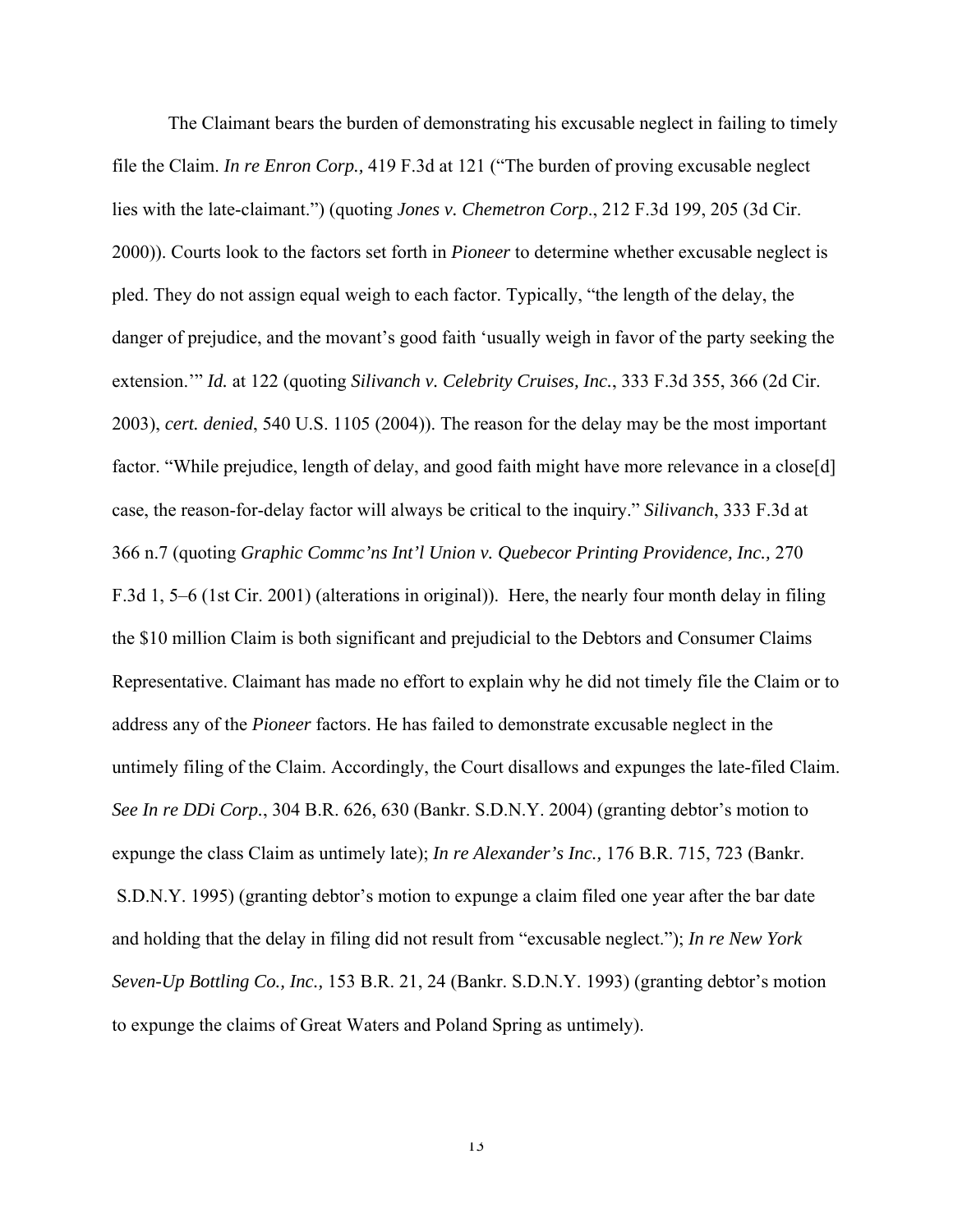## Whether The Claim Asserts A Claim For Relief Against Ditech

 Claimant argues that he is entitled to recover damages from Ditech because: (i) Ditech reported incorrect data to DataVerify and later failed to correct that information; and (ii) Ditech assessed improper fees to his account. Assuming, *arguendo,* that Claimant could demonstrate grounds excusing his failure to timely file the Claim, the Court finds that it nonetheless will expunge the Claim because it fails to state a claim for relief against Ditech. The Court considers those matters below.

Claimant asserts that he was deprived of the opportunity to purchase investment property in Indiana when Ditech reported incorrect information to DataVerify which caused the sale of the Indiana property to be terminated prior to closing and resulted in the loss of his down payment. Response at 1. Specifically, in 2016 Ditech reported to DataVerify that foreclosure on his Property was commenced. *Id.* Claimant asserts that upon learning of this mistake on his credit report, he immediately contacted Ditech who he claims admitted that the foreclosure report was incorrect. *Id.* at 1-3. He maintains that after sending several letters and emails to Ditech in which he reported the problem, Ditech refused to correct the error by taking the information off of DataVerify. *Id.* Claimant states that as a result of Ditech's failure to remove or correct this information, the contract to purchase his second home was cancelled at the last minute and he lost his down payment of \$5,800.

The Consumer Claims Representative reads those allegations in support of the Claim and the arguments in the Response as purporting to assert claims against Ditech under the Fair Credit Reporting Act, 15 U.S.C. § 1681, *et. seq.* ("FCRA"). The Claimant does not object to that characterization of the Claim. The Court will consider whether the Claim states grounds for relief under FCRA.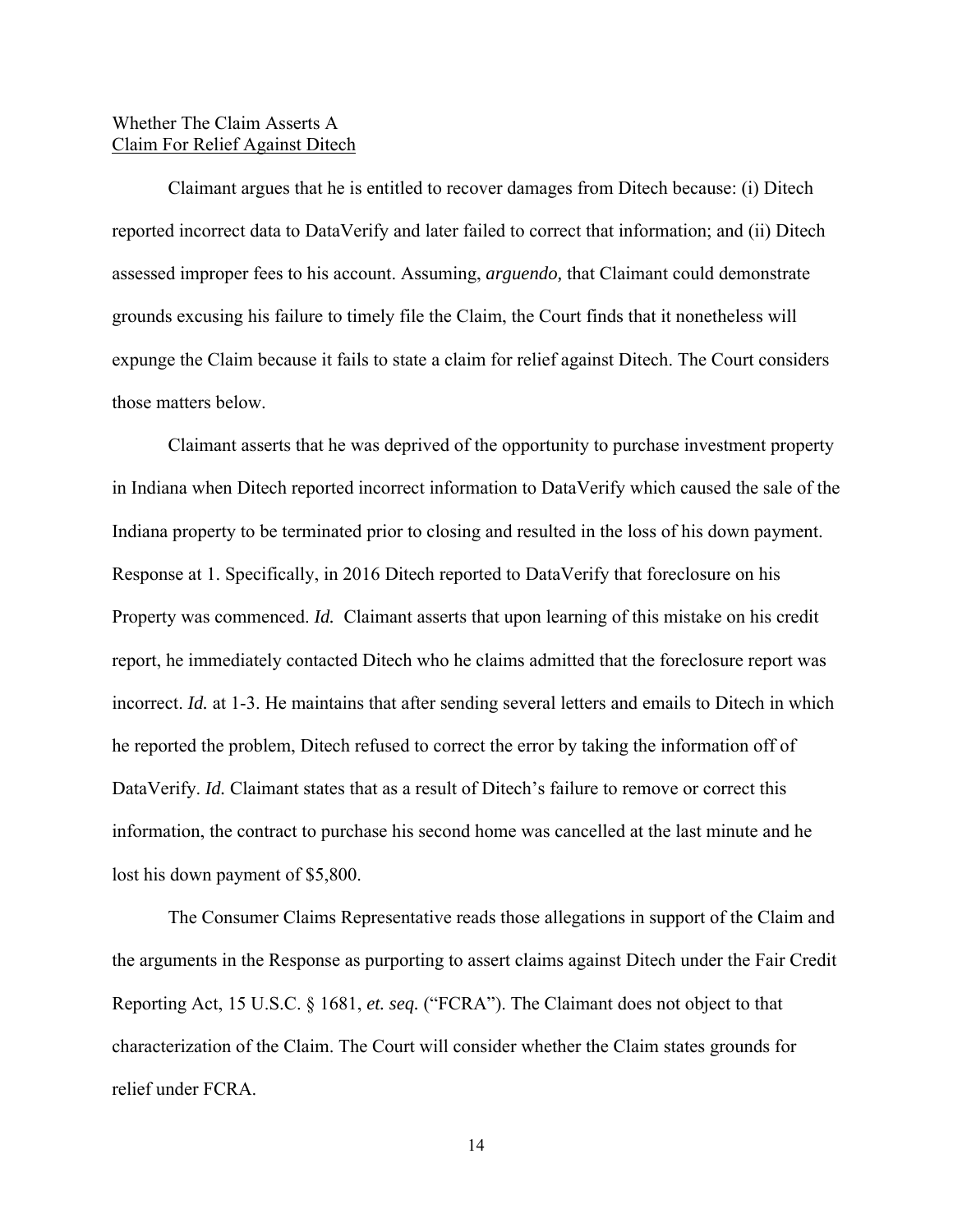FCRA is a "comprehensive statutory scheme designed to regulate the consumer reporting industry." *Ross v. FDIC*, 625 F. 3d 808, 812 (4thCir. 2010). It governs the accuracy of credit reporting information on customers. *See* 15 U.S.C. § 1681, *et. seq*. Section 1681s-2 of FCRA imposes duties on furnishers of information, like Ditech, to consumer reporting agencies ("CRA"), like DataVerify. Section 1681s-2(a) addresses a furnisher's responsibilities under FCRA to provide accurate information to a CRA, and section 1681s-2(b) sets forth an information furnisher's duties in the face of a dispute regarding the completeness or accuracy of a consumer's credit report. *See* § 1681s-2; *see also Sprague v. Salisbury Bank and Trust Company*, 969 F.3d 95, 98-99 (2d Cir. 2020) (discussing application of sections 1681s-2(a) & (b).

Under section 1681s-2(a), information furnishers must refrain from knowingly reporting inaccurate information, *see* § 1681s–2(a)(1), and must correct any information they later discover to be inaccurate. *See* § 1681s–2(a)(2). Under FCRA, consumers have the right to dispute any information reported to a credit reporting agency. *See* § 1681g(c)(1)(B)(iii). Moreover, in appropriate circumstances, a consumer may bring a civil cause of action against any person who willfully or negligently fails to comply with any requirement imposed under the FCRA and, as appropriate, recover actual or statutory damages, punitive damages, costs, and attorney's fees. *See* § 1681n (civil liability for willful noncompliance); § 1681o (civil liability for negligent noncompliance). However, section 1681s-2(d) specifically limits enforcement of section 1681s-2(a) exclusively to federal agencies and officials and select state officials. *See* § 1681s-2(d). Accordingly, "the FCRA does not provide a private cause of action for violations of Section 1681s-2(a)." *Sprague v. Salisbury Bank and Trust Co*., 969 F.3d at 99 (citing § 1682s-2(d)). *Accord Longman v. Wachovia Bank, N.A.,* 702 F.3d 148, 151 (2d Cir. 2012) ("[T]he statute plainly restricts enforcement of  $\lceil \xi \rceil 681s-2(a)$  to federal and state authorities.").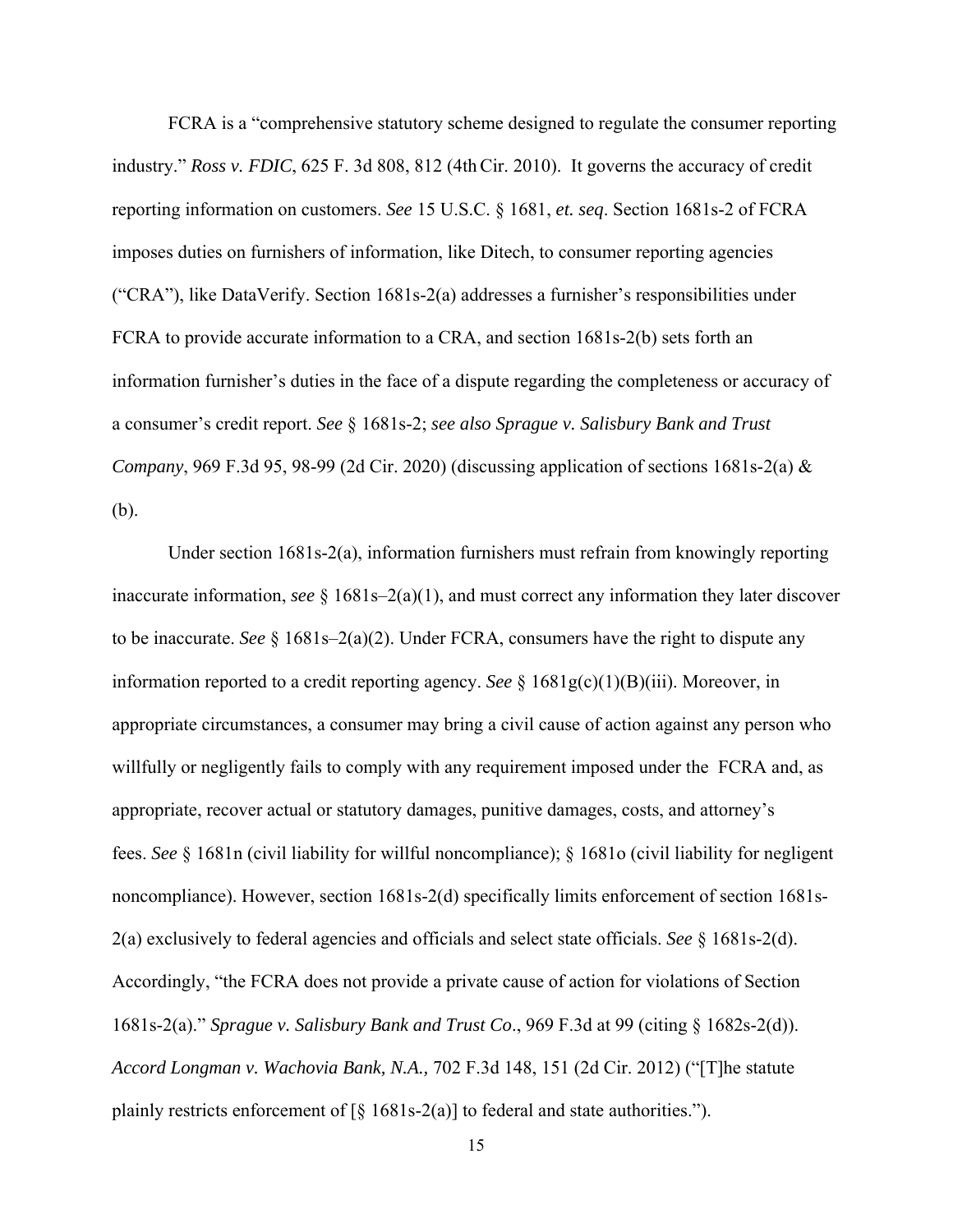Section 1681s-2(b) mandates that an information furnisher take certain steps after being notified that there is a dispute regarding the accuracy or completeness of a consumer creditor report.16 The statute is clear that such notice must come from a CRA, not the consumer. *See* § 1681i(a)(2) (providing that once a "consumer reporting agency receives notice of a dispute from any consumer. . . the agency shall provide notification of the dispute to any person who provided any item of information in dispute"); *see also Sprague v. Salisbury Bank and Trust Co.,* 969 F.3d at 99 ("The statute is clear that the notice triggering these duties [under section 1681s-2(b)] must come from a CRA, not the consumer."); *SimmsParris v. Countrywide Fin. Corp.*, 652 F.3d 355, 358 (3d Cir. 2011) ("Notice under § 1681i(a)(2) must be given by a credit reporting agency, and cannot come directly from the consumer."); *Gorman v. Wolpoff & Abramson, LLP*, 584 F.3d 1147, 1154 (9th Cir. 2009) ("[Section 1681s–2(b)] obligations are triggered upon notice of

(B) review all relevant information provided by the consumer reporting agency pursuant to section  $1681i(a)(2)$  of this title;

(C) report the results of the investigation to the consumer reporting agency;

- (i) modify that item of information;
- (ii) delete that item of information; or
- (iii) permanently block the reporting of that item of information.

15 U.S.C. § 1681s-2(b).

<sup>&</sup>lt;sup>16</sup> Upon receipt of notice of a dispute regarding the completeness or accuracy of any information provided to a CRA, section 1681s-2(b) calls for the information furnisher to:

<sup>(</sup>A) conduct an investigation with respect to the disputed information;

<sup>(</sup>D) if the investigation finds that the information is incomplete or inaccurate, report those results to all other consumer reporting agencies to which the person furnished the information and that compile and maintain files on consumers on a nationwide basis; and

<sup>(</sup>E) if an item of information disputed by a consumer is found to be inaccurate or incomplete or cannot be verified after any reinvestigation under paragraph (1), for purposes of reporting to a consumer reporting agency only, as appropriate, based on the results of the reinvestigation promptly--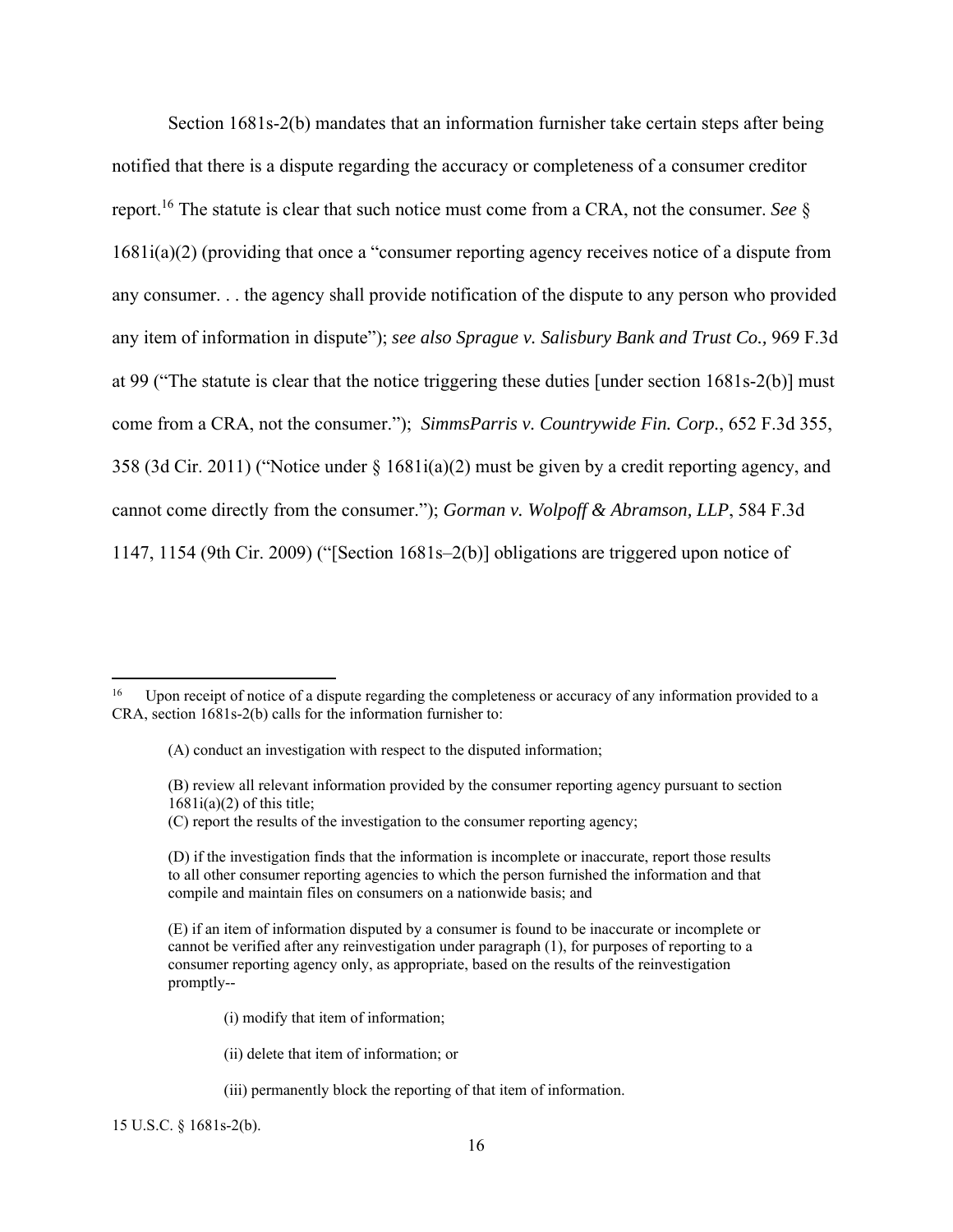dispute—that is, when a person who furnished information to a CRA receives notice from the CRA that the consumer disputes the information." (internal quotation marks omitted)).

 Claimant asserts that Ditech furnished inaccurate information to DataVerify and refused to correct the information when he notified Ditech of the error. *See* Response at 1. He maintains that "[he] sent letters and emails to Ditech pleading with them to resolve this situation. They refused." *Id.* But Claimant has not alleged that he informed the CRA (DataVerify) of the error and requested that they remove the inaccurate information from his record, or that DataVerify communicated that dispute to Ditech, and that Ditech then failed to conduct a reasonable investigation in response to the notification by DataVerify. Because a dispute filed directly with a furnisher does not trigger an affirmative duty to investigate the issues, Claimant fails to assert a claim at law against Ditech under section 1681s-2(b). *See Sprague v. Salisbury Bank & Tr. Co*., 969 F.3d 95, 99 (2d Cir. 2020) ("Appellants do not even allege that they notified a CRA of the discrepancy. The Amended Complaint alleges only that, after receiving the Report, Sprague directly notified Salisbury of the Report's inaccuracy . . . This alone is insufficient to state a claim under Section 1681s-2(b)."); *Gorman v. Wolpoff & Abramson, LLP,* 584 F.3d 1147, 1154 (9th Cir. 2009) ("[N]otice of a dispute received directly from the consumer does not trigger furnishers' duties under [§ 1681s-2(b)]."); *Elmore v. N. Fork Bancorporation, Inc*., 325 F. Supp. 2d 336, 340 (S.D.N.Y. 2004) (noting that the terms of the statute are quite clear. "Even assuming the existence of a private right of action for violation of Section 1681s–2(b), that right of action exists only for violations post-dating the furnisher's receipt of a report *from the credit reporting agency.*"). Moreover, Claimant cannot state a claim for relief against Ditech under § 1681s-2(a) because, as noted, there is no private right of action under § 1681s-2(a). *See, e.g., Howard v. Mun. Credit Union*, No. 05 Civ. 7488(LAK), 2008 WL 782760, at \* 7 (S.D.N.Y. Mar. 25, 2008)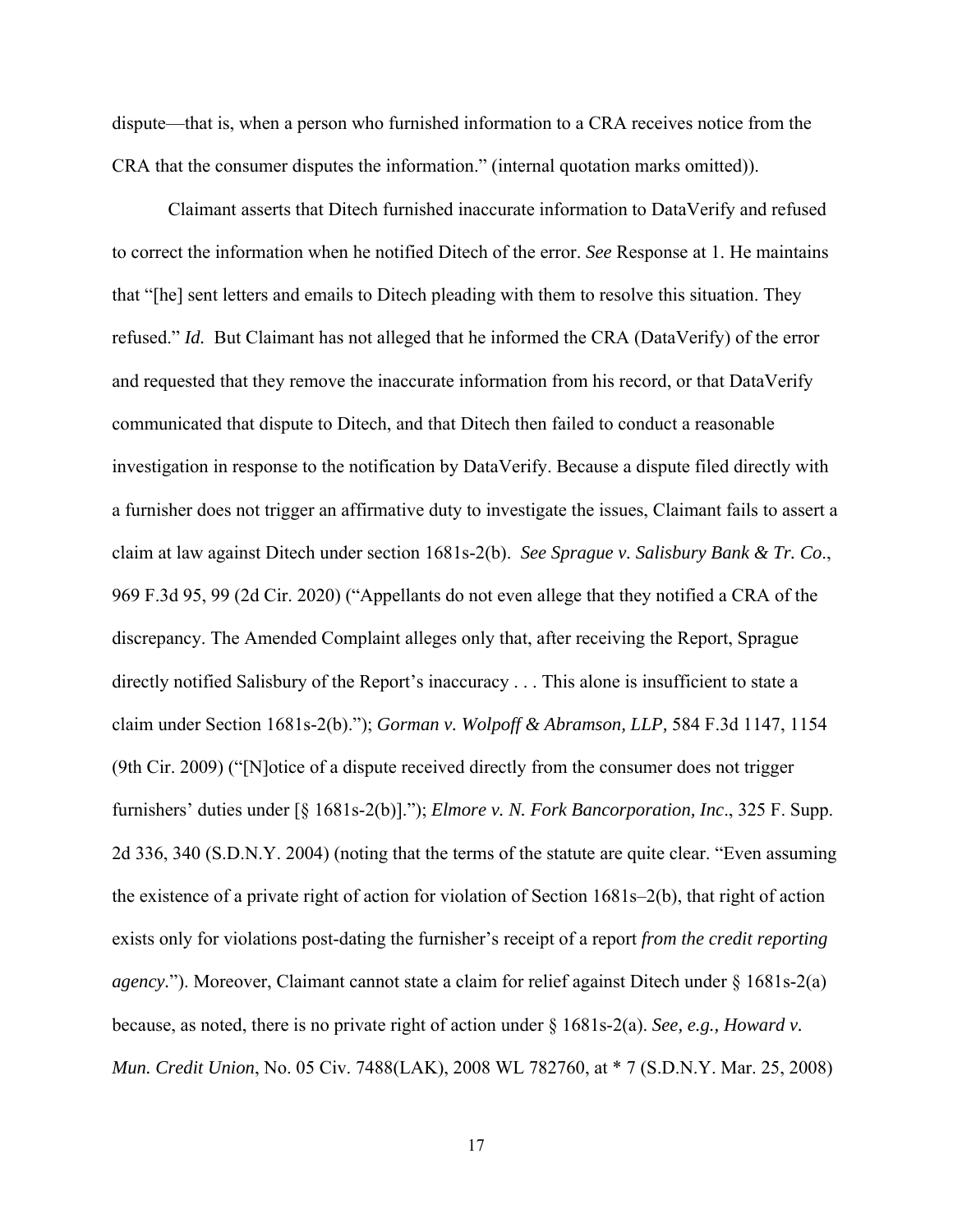(granting Rule 12(b)(6) motion to dismiss claim for relief under section 1681s-2(a) on grounds that provision does not provide a private right of action.)

 As noted, Claimant also complains that Ditech erroneously assessed late fees against him. *See* Response at 1. He also claims that Ditech harassed and threatened him with phone calls all day and night to collect on the loan. In support of these allegations, he provides email text versions of his mortgage statements for July which notes a past due amount of \$3,423.62, late fees of \$49.63 and a regular monthly payment of \$1,443.22. *Id.* at 8. The Consumer Representative reads those allegations as purporting to assert a breach of contract claim against Ditech. Claimant does not object to that assessment of the Claim. To state a claim for breach of contract under California law, Claimant must plead the elements of : " $(1)$  the contract,  $(2)$ plaintiff's performance of the contract or excuse for nonperformance, (3) defendant's breach, and (4) resulting damages to the plaintiff." *Durell v. Sharp Healthcare*, 183 Cal. App. 4th 1350, 1367 (2010), *quoting Careau & Co. v. Security Pacific Business Credit, Inc.,* 222 Cal. App. 3d 1371, 1388 (1990). Claimant has not plead any facts to allege: (i) the existence of a specific contract between himself and Ditech; (ii) his own performance under the contract or excuse for performance under the contract; (iii) a breach of the contract by Ditech; and (iv) any resulting damage to him by Ditech. Claimant fails to assert a claim at law for breach of contract against Ditech. *See Lee v. Impac Funding Corp.,* No. CV119222PSGAJWX, 2012 WL 13012390, at \*3 (C.D. Cal. July 19, 2012) (granting the motion to dismiss the cause of action for breach of contract because plaintiff failed to plead the elements of the claim); *Prince-Weithorn v. GMAC Mortg., LLC*, No. CV 11-00816 SJO PLAX, 2011 WL 11651984, at \*4 (C.D. Cal. May 5, 2011) (finding that Plaintiffs breach of contract claim fails as a matter of law because there was no private right to action).